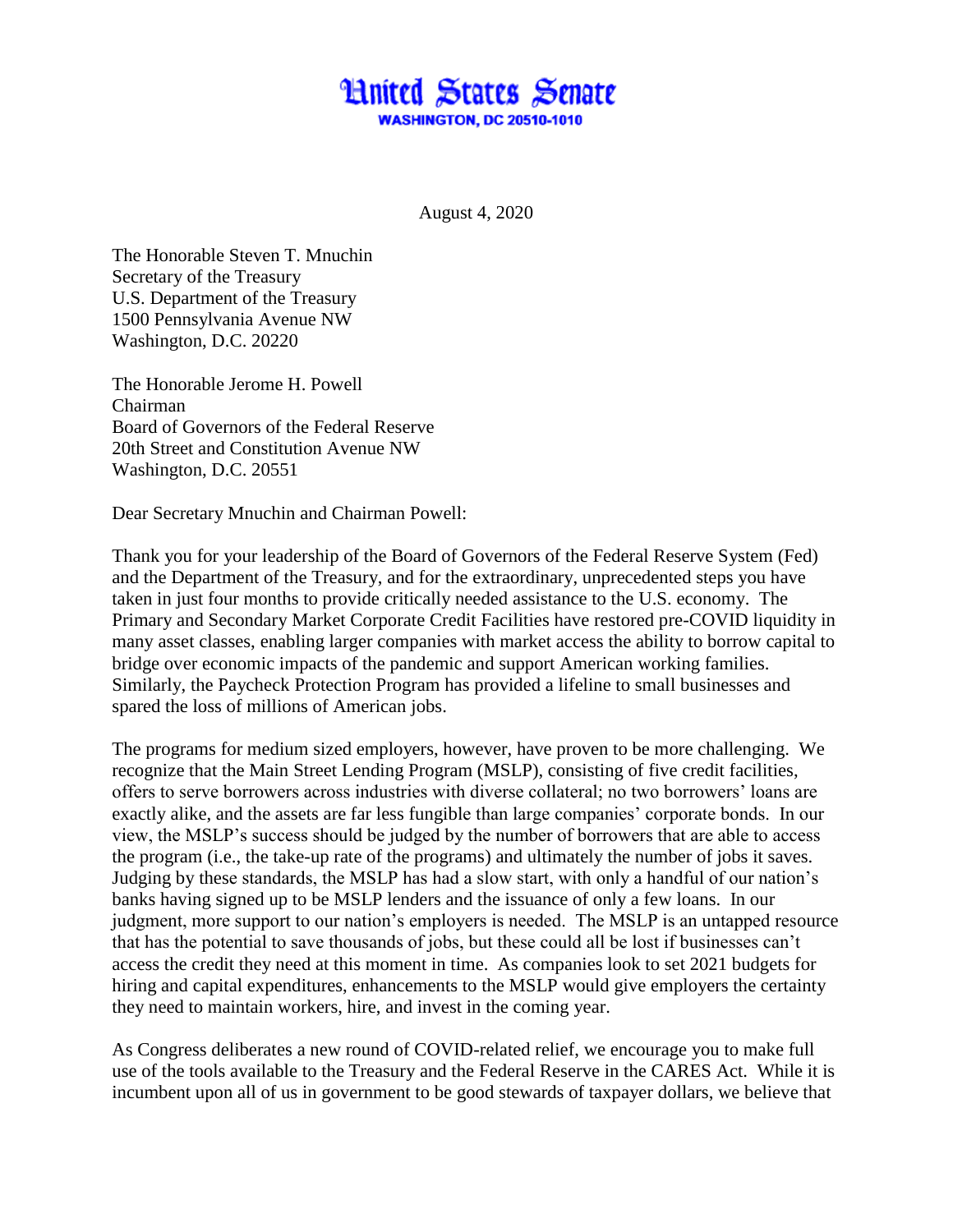the MSLP is far too restrictive to support employers and their employees through unprecedented economic hardship. The Exchange Stabilization Fund (ESF) is designed to backstop and provide stability in times of financial turmoil. Restricting the MSLP only to companies that can obtain financing outside of the program diminishes the usefulness of a program that Congress approved in March.

Based on feedback to our offices, middle-market companies are being turned away for a variety of reasons. Many banks seem disinterested in the program because they either wish to retain more than five percent of a profitable loan or they have no interest in retaining any stake at all in an unprofitable loan. Other banks are questioning the terms of the MSLP, such as the requirement that a loan be 200% collateralized in the Main Street Priority Loan Facility (MSPLF). And as a general matter, some are disinterested due to the complexities and reporting requirements.

We deeply respect your leadership and tenacity in the development of the MSLP and all of the recovery programs to stabilize our economy and workforce. But we also wish to convey—with urgency—our expectation that your agencies will take swift action to utilize the Title IV CARES Act credit support for small and medium sized employers. Below are views on how the program could be amended to better serve borrowers in our states and across the nation to save millions of American jobs.

- Reduce the minimum loan amount for the MSELF and MSPLF. The barrier to entry for small businesses is too great. We recommend lowering the minimum loan amount for those facilities, as the present minimum of \$250,000 is overly restrictive and prevents small business access.
- Increase the maximum debt-to-EBITDA leverage ratio that qualifies borrowers for loans. While we continue to hear challenges faced by borrowers that currently qualify for a MSLP loan but cannot seem to get one, we also receive daily feedback from businesses in our state that do not qualify for the MSLP because of the leverage criteria. To be clear: we support the use of the MSLP to provide "rescue capital" to our economy. Businesses that were shut down by government orders and for which the MSLP is their only potential source of credit should not be allowed to fail for the sake of an unnecessarily restrictive CARES Act investment strategy. The MSLP should support cash flow-based lending to businesses that have strong earning potential, especially as the pandemic subsides, but which may not presently have any unencumbered collateral to offer; second-lien loans should also be considered. Businesses that were likely to fail before the shutdown should not be assisted, but businesses that were easily servicing their debt before the pandemic are quintessentially those the MSLP should be serving.
- Eliminate the 200% collateralization requirement in the MSPLF and increase the maximum loan amount. This facility offers loans to new borrowers (i.e., those without an existing facility with the lending bank) up to six-times 2019 EBITDA. Per the FAQs for the program, however, the maximum advance rate on a secured loan is limited to 50% because the program requires a 200% collateral coverage ratio. Many would-be borrowers have collateral to offer as security for which normal advance rate would be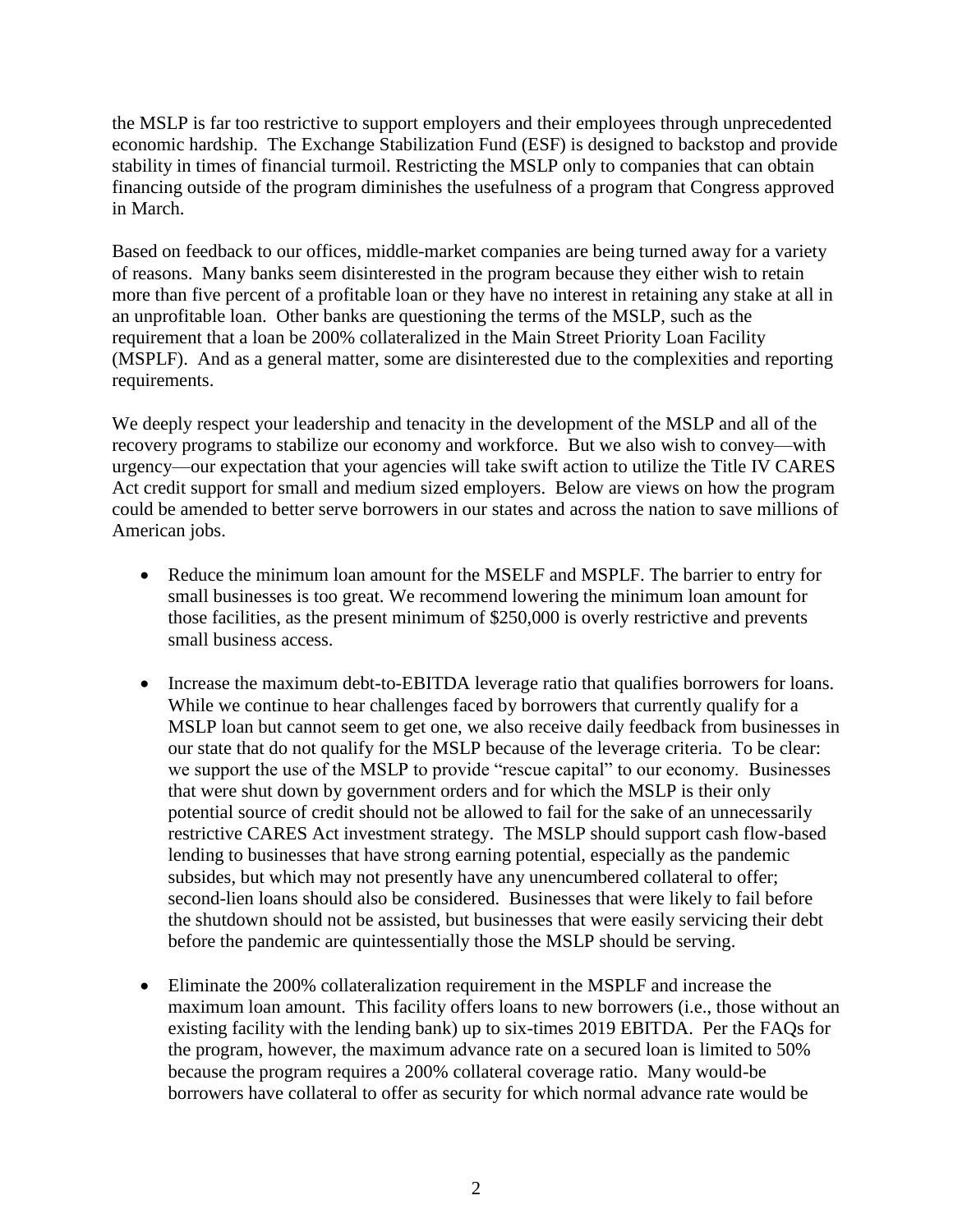much higher than 50%. A prudent policy would be to require lenders to use their normal advance rates, which have been approved and continue to be monitored by their banking regulators. Additionally, the maximum loan amount should be increased to \$300 million, setting it on par with the MSELF. Under current policy, if a borrower needs more than the \$50 million available in the MSPLF and its existing lender does not want to extend it any new credit, the borrower cannot turn to another bank to seek a MSPLF loan. Increasing the MSPLF maximum loan size will encourage competition—and thus better terms—for borrowers.

- Provide greater incentives for lenders to participate in the MSLP. Currently, the only incentive for banks to participate appears to be in the Main Street Expanded Loan Facility (MSELF), where a bank with temporarily impaired collateral can have the Fed provide 95% of new credit to rehabilitate the business and, with it, the prior loan. Balance sheet support, which banks typically have no problem solving through syndication, seems to be the only incentive in the other two facilities. We suggest that the most effective solution is to eliminate the risk retention feature altogether and pay lenders a fee for originating loans according to Fed-provided underwriting criteria (much like the PPP's lender-asdistributor model). Alternatively, place the Special Purpose Vehicle's (SPV) resources in a first-loss position up to a certain percentage of credit loss rather than the current model of sharing losses *pari passu.* A third option is to allow lenders to collect more than 5% of the interest payable on the loan while retaining only 5% of the credit risk.
- Permit borrowers of MSLP loans to refinance debt within at least 12 months of the maturity period, revising the present prohibition on refinancing debt until it comes within 90 days of the maturity date. Business will need maximum flexibility during this crisis, and refinancing is a crucial tool in maintaining viability. Standard practice is to refinance debt 12-18 months before maturity; refinancing debt on a short schedule could create rollover risk and further imperil the financial health of businesses impacted by the pandemic.

Below are just a few examples of specific companies we have heard from that would benefit from the proposed changes outlined and better able to access capital to save jobs and invest in our economy through the lending facility:

- An oil and gas producer seeking a \$130 million MSELF loan to maintain their employees and restart planned 2020 drilling programs.
- A fertilizer company seeking a \$150 million MSELF loan to maintain and expand operations to help America's farmers.
- A COVID and Genomaic Testing Company seeking a \$30 million loan to increase testing capacity to over a million tests per month and hire more workers.

In addition to these changes, we welcome your input on areas where the law may need to be changed to better serve businesses and their employees in our states. For example, structure MSLP loans at a lower interest rate than LIBOR+300 (note that the CARES Act envisioned a